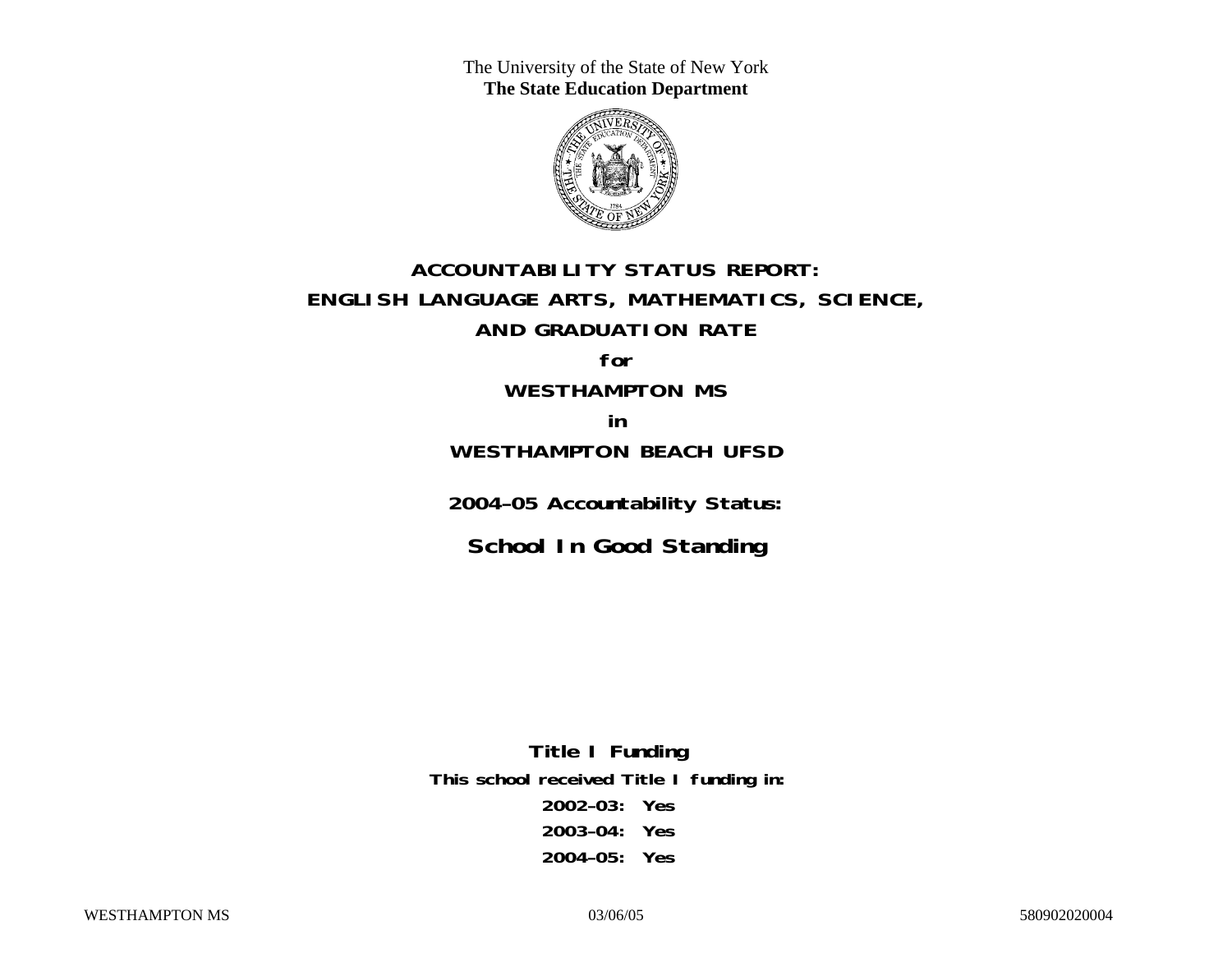### **School Accountability Status Categories**

The list below defines the school status categories under New York State's school accountability system, which is divided into a Federal Title I component and a State component. A school that does not receive Title I funding in a school year does not have a federal status in that year. Schools receiving Title I funds that are not in good standing must provide school choice for their students; those in need of improvement year 2 and beyond must also provide Supplemental Education Services to eligible students. Other consequences for schools not in good standing can be found at: **www.emsc.nysed.gov/deputy/nclb/accountability/siinfo.htm**. To be removed from any improvement status, a school must make Adequate Yearly Progress (AYP) in the grade and subject for which it was identified for two consecutive years, or in the case of a School Under Registration Review, achieve the performance targets established for the school by the Commissioner.

**School in Good Standing:** A school is considered to be in good standing if it has not been identified as a School in Need of Improvement, Requiring Corrective Action, Planning for Restructuring, or Requiring Academic Progress, or as a School Under Registration Review.

**School Requiring Academic Progress:** Under the State component of New York's accountability system, a school that does not make AYP in the same grade and subject for two consecutive years is considered a School Requiring Academic Progress (Year 1) for the following year. In each succeeding year that the school fails to make AYP, the year designation is incremented by one.

**School in Need of Improvement (Year 1):** A school that has not made AYP for two consecutive years in the same grade and subject while receiving Title I funds is considered a School in Need of Improvement (Year 1) for the following year.

**School in Need of Improvement (Year 2):** A School in Need of Improvement (Year 1) that does not make AYP in the grade and subject for which it was identified while receiving Title I funds is considered a School in Need of Improvement (Year 2) for the following year.

**School Requiring Corrective Action:** A School in Need of Improvement (Year 2) that does not make AYP in the grade

and subject for which it was identified while receiving Title I funds is considered a School Requiring Corrective Action for the following year.

**School Planning for Restructuring:** A School Requiring Corrective Action that does not make AYP in the grade and subject for which it was identified while receiving Title I funds is considered a School Planning for Restructuring for the following year.

**School Restructuring:** A School Planning for Restructuring that does not make AYP in the grade and subject for which it was identified while receiving Title I funds is considered a School Restructuring for the following year.

**School Under Registration Review (SURR):** Schools that are farthest from the State standard and that have been determined by the Commissioner to be most in need of improvement are Schools Under Registration Review. These schools must achieve performance targets specified by the Commissioner of Education in their area(s) of identification within a prescribed timeframe or risk having their registration revoked by the Board of Regents.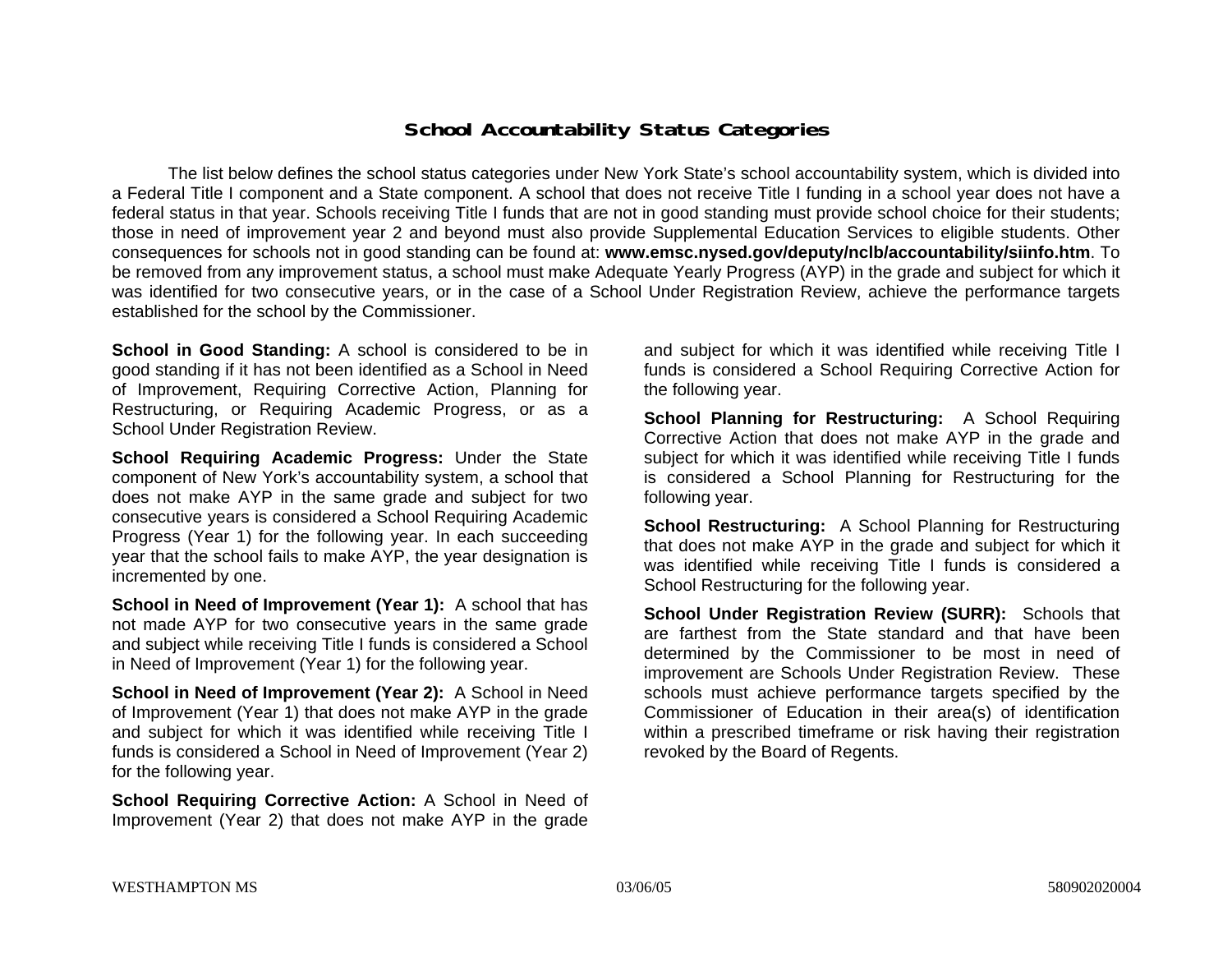## **Middle-Level English Language Arts**

Definitions of terms, such as Performance Index and Effective Annual Measurable Objective (AMO), are in the glossary, which is the last page of this report.

#### **For a school or a district to make Adequate Yearly Progress (AYP) in 2003–04, every accountability group must make AYP.**

**For an accountability group to make AYP in 2003–04, it must** 

- 1. meet the 95 percent participation requirement (*2003–04 Participation*), *and*
- 2. *either* meet its Effective AMO *or* make safe harbor (*2003–04 Performance* and *Standards*).

To meet the participation requirement, 95 percent of the grade 8 enrollment in each accountability group with 40 or more students must be tested. To meet the Effective AMO, the Performance Index for each group with 30 or more continuously enrolled students must equal or exceed the Effective AMO. To make safe harbor, the Performance Index of each of these groups must equal or exceed its ELA safe harbor target *and* the group must meet the middle-level science qualification for safe harbor. (See the middle-level science page of this report for further information on meeting the science qualification for safe harbor.)

*ELA Safe Harbor Targets:* The middle-level 2003–04 ELA Safe Harbor Target is calculated by using the following equation: 2002–03 PI + (200 – the 2002–03 PI)  $\times$  0.10. The 2004–05 ELA Safe Harbor Target is calculated by using the following equation:  $2003-04$  PI +  $(200 -$  the 2003–04 PI)  $\times$  0.10. The 2004–05 target is provided for groups whose PI was below the Effective AMO in 2003–04.

| <b>Accountability Group</b>       | 2003-04 Participation* |                                           | 2003-04 Performance**                                   |                      | 2003-04 Standards       |                                     |                                                           |                                                              | $2004 - 05$                                       |
|-----------------------------------|------------------------|-------------------------------------------|---------------------------------------------------------|----------------------|-------------------------|-------------------------------------|-----------------------------------------------------------|--------------------------------------------------------------|---------------------------------------------------|
|                                   | Grade 8<br>Enrollment  | Percent of<br>Enrollment<br><b>Tested</b> | Count of<br>Continuously<br>Enrolled<br><b>Students</b> | Performance<br>Index | Effective<br><b>AMO</b> | <b>ELA Safe</b><br>Harbor<br>Target | Met the<br>Science<br>Qualification<br>for Safe<br>Harbor | <b>Made</b><br><b>AYP</b> in<br><b>ELA in</b><br>$2003 - 04$ | <b>ELA Safe</b><br><b>Harbor</b><br><b>Target</b> |
| <b>All Students</b>               | 190                    | 100%                                      | 185                                                     | 172                  | 99                      |                                     |                                                           | <b>YES</b>                                                   |                                                   |
| <b>Students with Disabilities</b> | 19                     |                                           | 18                                                      |                      |                         |                                     |                                                           |                                                              |                                                   |
| American Indian/Alaskan Native    |                        |                                           |                                                         |                      |                         |                                     |                                                           |                                                              |                                                   |
| <b>Black</b>                      | $\overline{7}$         |                                           | $\overline{\phantom{a}}$                                |                      |                         |                                     |                                                           |                                                              |                                                   |
| Hispanic                          | 12                     |                                           | 12                                                      |                      |                         |                                     |                                                           |                                                              |                                                   |
| Asian or Pacific Islander         | 3                      |                                           | 3                                                       |                      |                         |                                     |                                                           |                                                              |                                                   |
| White                             | 168                    | 100%                                      | 163                                                     | 174                  | 99                      |                                     |                                                           | <b>YES</b>                                                   |                                                   |
| <b>Limited English Proficient</b> | 3                      |                                           | 3                                                       |                      |                         |                                     |                                                           |                                                              |                                                   |
| Economically Disadvantaged        | 12                     |                                           | 12                                                      |                      |                         |                                     |                                                           |                                                              |                                                   |
| Final AYP Determination           |                        |                                           |                                                         |                      |                         |                                     |                                                           | <b>YES</b>                                                   |                                                   |

\*Students who were excused from testing for medical reasons are not included in the enrollment count. If the participation rate of an accountability group fell below 95 percent in 2003–04, the enrollment shown is the sum of 2002–03 and 2003–04 enrollments and the percent tested is the weighted average of the participation rates over those two years.

\*\*For schools with fewer than 30 continuously enrolled tested students in 2003–04, data for 2002–03 and 2003–04 were combined to determine counts and PIs.

\*\*\*Groups with a "\*\*\*" are not required to meet the science qualification for safe harbor to make safe harbor in English and mathematics because fewer than 30 students in the group were administered the science test.

#### **State accountability status in middle-level English language arts: School In Good Standing**

**Title I accountability status in middle-level English language arts: School In Good Standing**

#### WESTHAMPTON MS 580902020004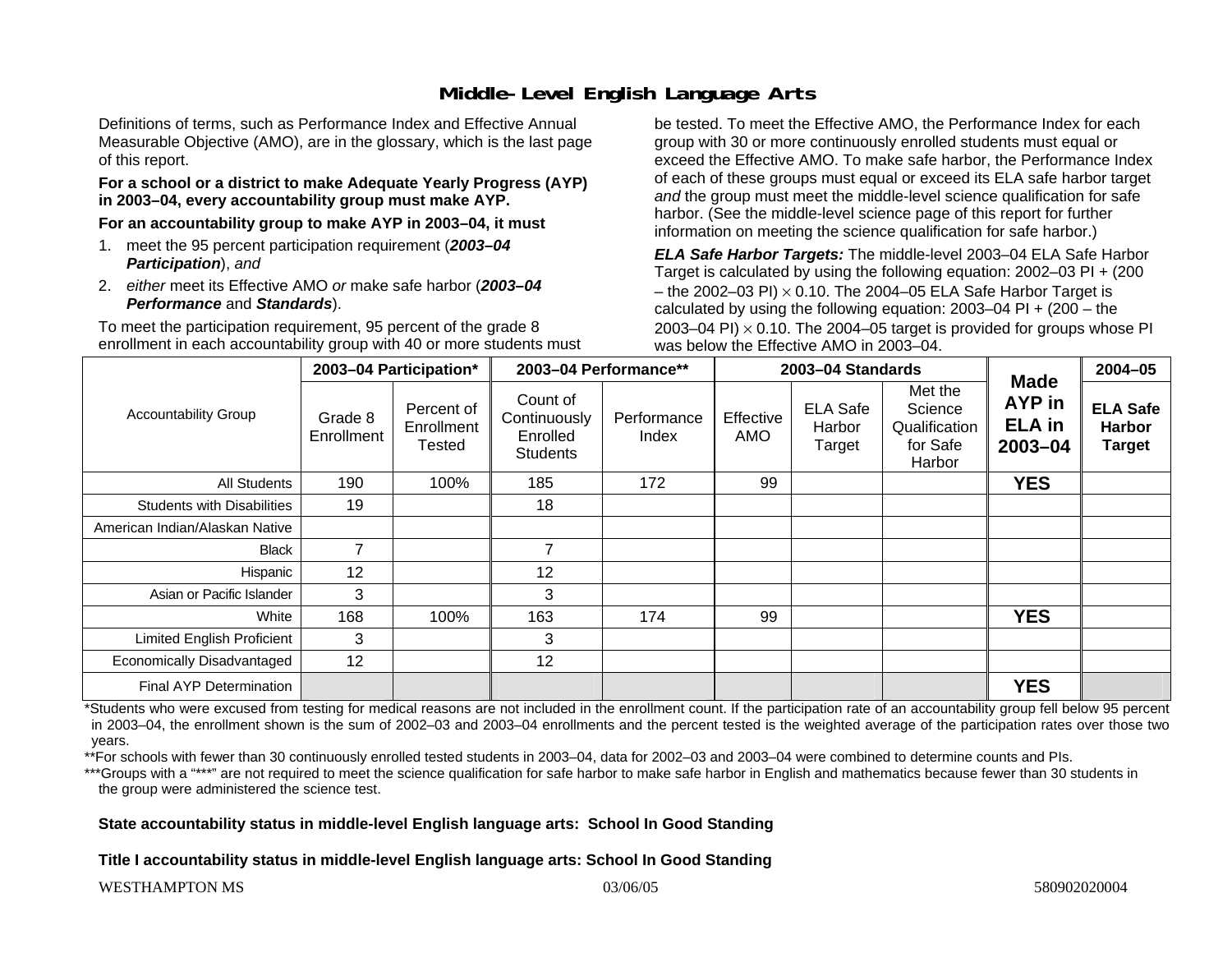## **Middle-Level Mathematics**

Definitions of terms, such as Performance Index and Effective Annual Measurable Objective (AMO), are in the glossary, which is the last page of this report.

#### **For a school or a district to make Adequate Yearly Progress (AYP) in 2003–04, every accountability group must make AYP.**

**For an accountability group to make AYP in 2003–04, it must** 

- 1. meet the 95 percent participation requirement (*2003–04 Participation*), *and*
- 2. *either* meet its Effective AMO *or* make safe harbor (*2003–04 Performance* and *Standards*).

To meet the participation requirement, 95 percent of the grade 8 enrollment in each accountability group with 40 or more students must be tested. To meet the Effective AMO, the Performance Index for each group with 30 or more continuously enrolled students must equal or exceed the Effective AMO. To make safe harbor, the Performance Index of each of these groups must equal or exceed its math safe harbor target *and* the group must meet the middle-level science qualification for safe harbor. (See the middle-level science page of this report for further information on meeting the science qualification for safe harbor.)

*Math Safe Harbor Targets:* The middle-level 2003–04 Math Safe Harbor Target is calculated by using the following equation: 2002–03 PI + (200 – the 2002–03 PI) <sup>×</sup> 0.10. The 2004–05 Math Safe Harbor Target is calculated by using the following equation: 2003–04 PI + (200 – the 2003–04 PI)  $\times$  0.10. The 2004–05 target is provided for groups whose PI was below the Effective AMO in 2003–04.

| <b>Accountability Group</b>       | 2003-04 Participation* |                                    | 2003-04 Performance**                                   |                      | 2003-04 Standards |                               |                                                           |                                                        | $2004 - 05$                                        |
|-----------------------------------|------------------------|------------------------------------|---------------------------------------------------------|----------------------|-------------------|-------------------------------|-----------------------------------------------------------|--------------------------------------------------------|----------------------------------------------------|
|                                   | Grade 8<br>Enrollment  | Percent of<br>Enrollment<br>Tested | Count of<br>Continuously<br>Enrolled<br><b>Students</b> | Performance<br>Index | Effective<br>AMO  | Math Safe<br>Harbor<br>Target | Met the<br>Science<br>Qualification<br>for Safe<br>Harbor | <b>Made</b><br><b>AYP</b> in<br>Math in<br>$2003 - 04$ | <b>Math Safe</b><br><b>Harbor</b><br><b>Target</b> |
| <b>All Students</b>               | 192                    | 99%                                | 185                                                     | 185                  | 73                |                               |                                                           | <b>YES</b>                                             |                                                    |
| <b>Students with Disabilities</b> | 20                     |                                    | 18                                                      |                      |                   |                               |                                                           |                                                        |                                                    |
| American Indian/Alaskan Native    |                        |                                    |                                                         |                      |                   |                               |                                                           |                                                        |                                                    |
| <b>Black</b>                      | $\overline{7}$         |                                    | 7                                                       |                      |                   |                               |                                                           |                                                        |                                                    |
| Hispanic                          | 12                     |                                    | 12                                                      |                      |                   |                               |                                                           |                                                        |                                                    |
| Asian or Pacific Islander         | 3                      |                                    | 3                                                       |                      |                   |                               |                                                           |                                                        |                                                    |
| White                             | 170                    | 99%                                | 163                                                     | 188                  | 73                |                               |                                                           | <b>YES</b>                                             |                                                    |
| <b>Limited English Proficient</b> | 3                      |                                    | 3                                                       |                      |                   |                               |                                                           |                                                        |                                                    |
| Economically Disadvantaged        | 12                     |                                    | 12                                                      |                      |                   |                               |                                                           |                                                        |                                                    |
| <b>Final AYP Determination</b>    |                        |                                    |                                                         |                      |                   |                               |                                                           | <b>YES</b>                                             |                                                    |

\*Students who were excused from testing for medical reasons are not included in the enrollment count. If the participation rate of an accountability group fell below 95 percent in 2003–04, the enrollment shown is the sum of 2002–03 and 2003–04 enrollments and the percent tested is the weighted average of the participation rates over those two years.

\*\*For schools with fewer than 30 continuously enrolled tested students in 2003–04, data for 2002–03 and 2003–04 were combined to determine counts and PIs.

\*\*\*Groups with a "\*\*\*" are not required to meet the science qualification for safe harbor to make safe harbor in English and mathematics because fewer than 30 students in the group were administered the science test.

#### **State accountability status in middle-level mathematics: School In Good Standing**

**Title I accountability status in middle-level mathematics: School In Good Standing**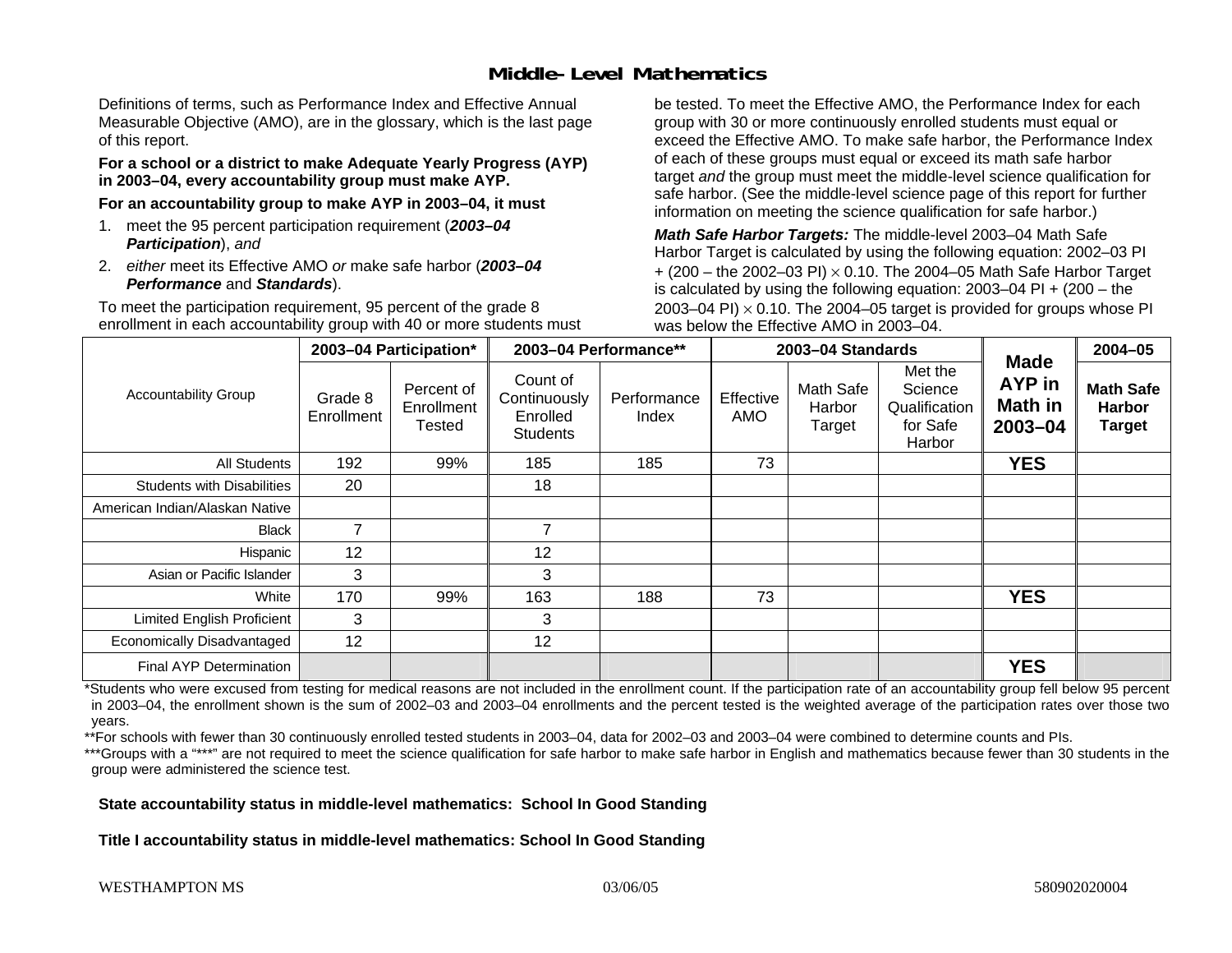## **Middle-Level Science**

Definitions of terms, such as Progress Target and Adequate Yearly Progress (AYP), are in the glossary, which is the last page of this report.

*Made AYP in Science in 2003–04:* For a school or a district to make AYP in science, the Performance Index (PI) for the "All Students" group must equal or exceed the State Science Standard or the Science Progress Target.

*Qualification for Safe Harbor in Middle-Level ELA and Math:* For an accountability group to be considered Qualified for Safe Harbor in

Middle-Level ELA and Math, the PI must equal or exceed the State Science Standard or the Science Progress Target in middle-level science for that group. Groups with fewer than 30 students tested in middle-level science are not subject to this qualification criterion.

*Science Progress Targets:* The middle-level 2003–04 Science Progress Target is calculated by adding one point to the 2002–03 PI. The 2004–05 Science Progress Target is calculated by adding one point to the 2003–04 PI. The 2004–05 target is provided for groups whose PI was below the State Science Standard in 2003–04.

|                                   | 2003-04 Performance*                                    |                      | 2003-04 Standards            |                               |                                             | $2003 - 04$                                                            | $2004 - 05$                   |
|-----------------------------------|---------------------------------------------------------|----------------------|------------------------------|-------------------------------|---------------------------------------------|------------------------------------------------------------------------|-------------------------------|
| <b>Accountability Group</b>       | Count of<br>Continuously<br>Enrolled<br><b>Students</b> | Performance<br>Index | State<br>Science<br>Standard | Science<br>Progress<br>Target | <b>Made AYP</b><br>in Science<br>in 2003-04 | Qualified<br>for Safe<br>Harbor in<br>Middle-<br>Level ELA<br>and Math | Science<br>Progress<br>Target |
| All Students                      | 183                                                     | 196                  | 100                          |                               | <b>YES</b>                                  | <b>YES</b>                                                             |                               |
| <b>Students with Disabilities</b> | 18                                                      |                      |                              |                               |                                             |                                                                        |                               |
| American Indian/Alaskan Native    |                                                         |                      |                              |                               |                                             |                                                                        |                               |
| <b>Black</b>                      | 6                                                       |                      |                              |                               |                                             |                                                                        |                               |
| Hispanic                          | 12                                                      |                      |                              |                               |                                             |                                                                        |                               |
| Asian or Pacific Islander         | 3                                                       |                      |                              |                               |                                             |                                                                        |                               |
| White                             | 162                                                     | 198                  | 100                          |                               |                                             | <b>YES</b>                                                             |                               |
| Limited English Proficient        | 3                                                       |                      |                              |                               |                                             |                                                                        |                               |
| Economically Disadvantaged        | 11                                                      |                      |                              |                               |                                             |                                                                        |                               |
| Final AYP Determination           |                                                         |                      |                              |                               | <b>YES</b>                                  |                                                                        |                               |

\*For schools with fewer than 30 continuously enrolled students in 2003–04, data for 2002–03 and 2003–04 were combined to determine counts and PIs.

**State accountability status in middle-level science: School In Good Standing** 

**Title I accountability status in middle-level science: School In Good Standing**